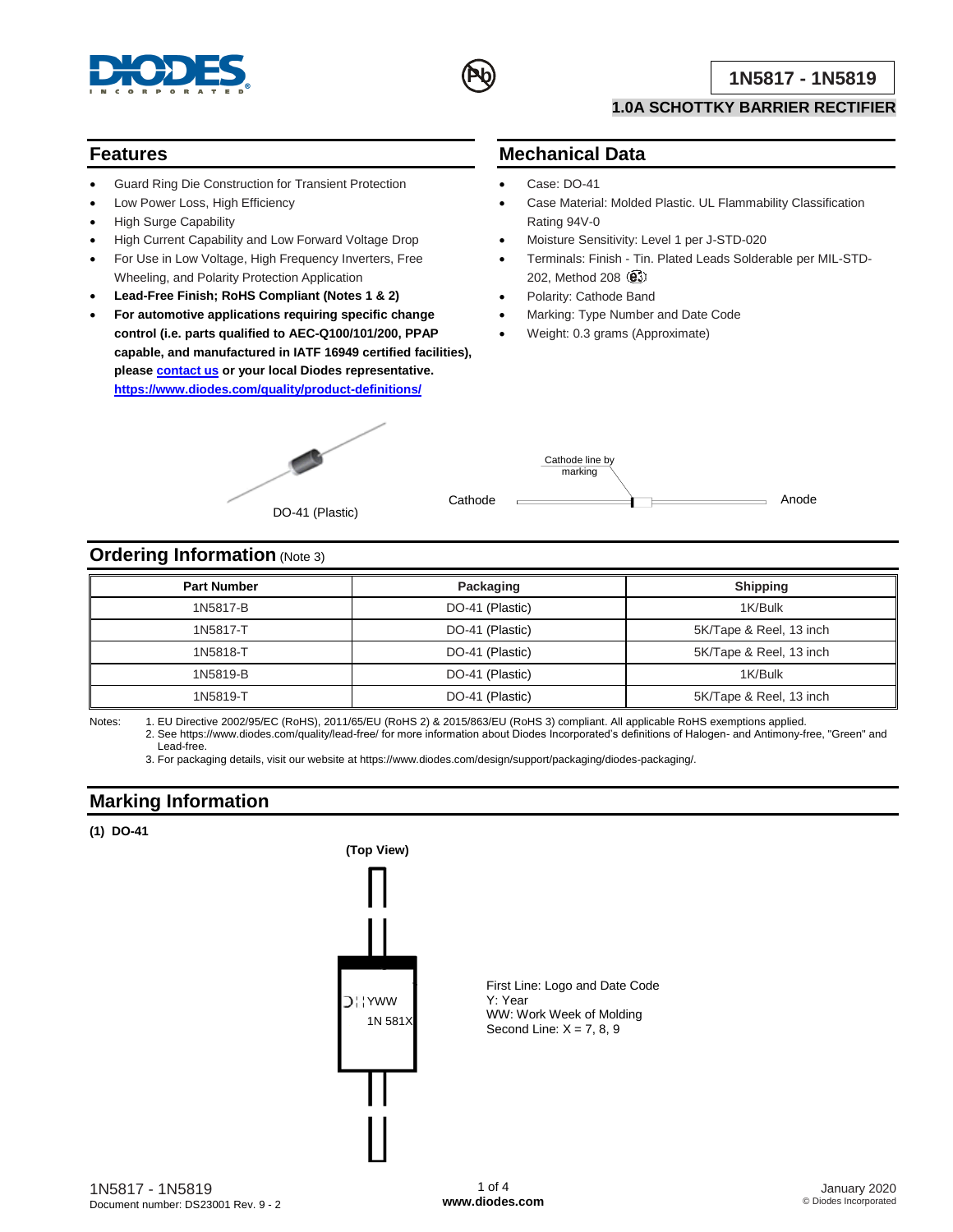

## **Maximum Ratings and Electrical Characteristics** (@TA = +25°C, unless otherwise specified.)

Single phase, half wave, 60Hz, resistive or inductive load.

| For capacitive load, derate current by 20%.                                                         |                                          |                                                   |                 |                |              |               |  |
|-----------------------------------------------------------------------------------------------------|------------------------------------------|---------------------------------------------------|-----------------|----------------|--------------|---------------|--|
| <b>Characteristic</b>                                                                               |                                          | Symbol                                            | 1N5817          | 1N5818         | 1N5819       | Unit          |  |
| Peak Repetitive Reverse Voltage<br>Working Peak Reverse Voltage<br>DC Blocking Voltage              |                                          | Vrrm<br><b>V</b> <sub>RWM</sub><br>V <sub>R</sub> | 20              | 30             | 40           | V             |  |
| <b>RMS Reverse Voltage</b>                                                                          |                                          | $V_{R(RMS)}$                                      | 14              | 21             | 28           | $\mathcal{U}$ |  |
| Average Rectified Output Current (Note 4) $@$ T <sub>L</sub> = +90°C                                |                                          | Io                                                | 1.0             |                | A            |               |  |
| Non-Repetitive Peak Forward Surge Current 8.3ms<br>Single Half Sine-Wave Superimposed on Rated Load |                                          | <b>IFSM</b>                                       | 25              |                | A            |               |  |
| Forward Voltage (Note 5)                                                                            | $@$ IF = 1.0A<br>@ $F = 3.0A$            | <b>VFM</b>                                        | 0.450<br>0.750  | 0.550<br>0.875 | 0.60<br>0.90 |               |  |
| Peak Reverse Leakage Current<br>at Rated DC Blocking Voltage (Note 5)                               | @ $Ta = +25^{\circ}C$<br>@ $Ta = +100°C$ | <b>IRM</b>                                        |                 | 1.0<br>10      |              | mA            |  |
| Typical Total Capacitance (Note 6)                                                                  |                                          | Cт                                                | 110             |                | pF           |               |  |
| Typical Thermal Resistance Junction to Lead (Note 7)                                                |                                          | $R_{\theta$ JL                                    | 15              |                | °C/W         |               |  |
| Typical Thermal Resistance Junction to Ambient                                                      |                                          | Reja                                              | 50              |                |              |               |  |
| Operating and Storage Temperature Range                                                             |                                          | TJ. TSTG                                          | $-65$ to $+125$ |                | °C           |               |  |

Notes: 4. Measured at ambient temperature at a distance of 9.5mm from the case.

5. Short duration test pulse used to minimize self-heating effect.

6. Measured at 1.0MHz and applied reverse voltage of 4.0V DC.

7. Thermal resistance from junction to lead vertical P.C.B. mounted, 0.375" (9.5mm) lead length with 1.5 x 1.5" (38 x 38mm) copper pads.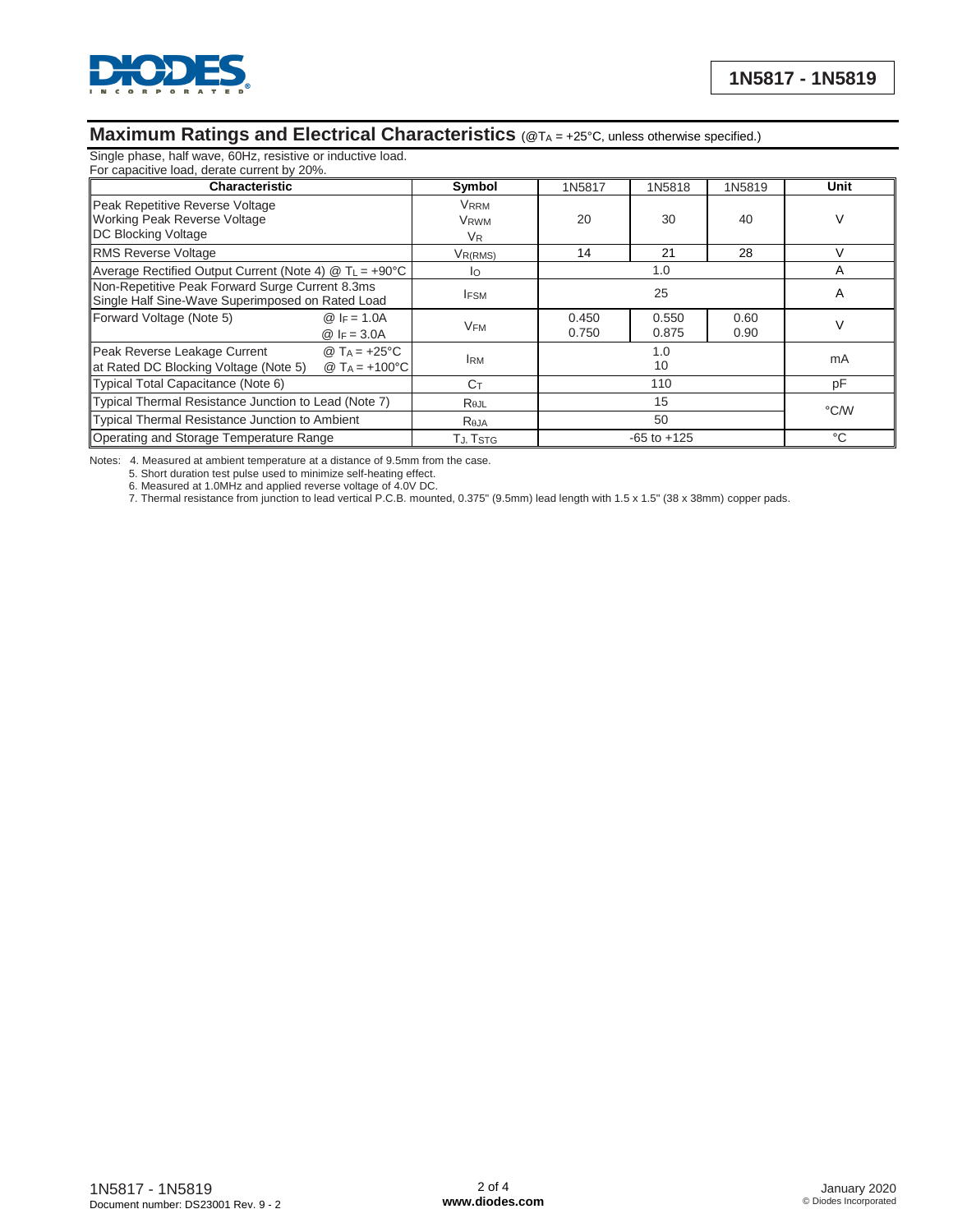